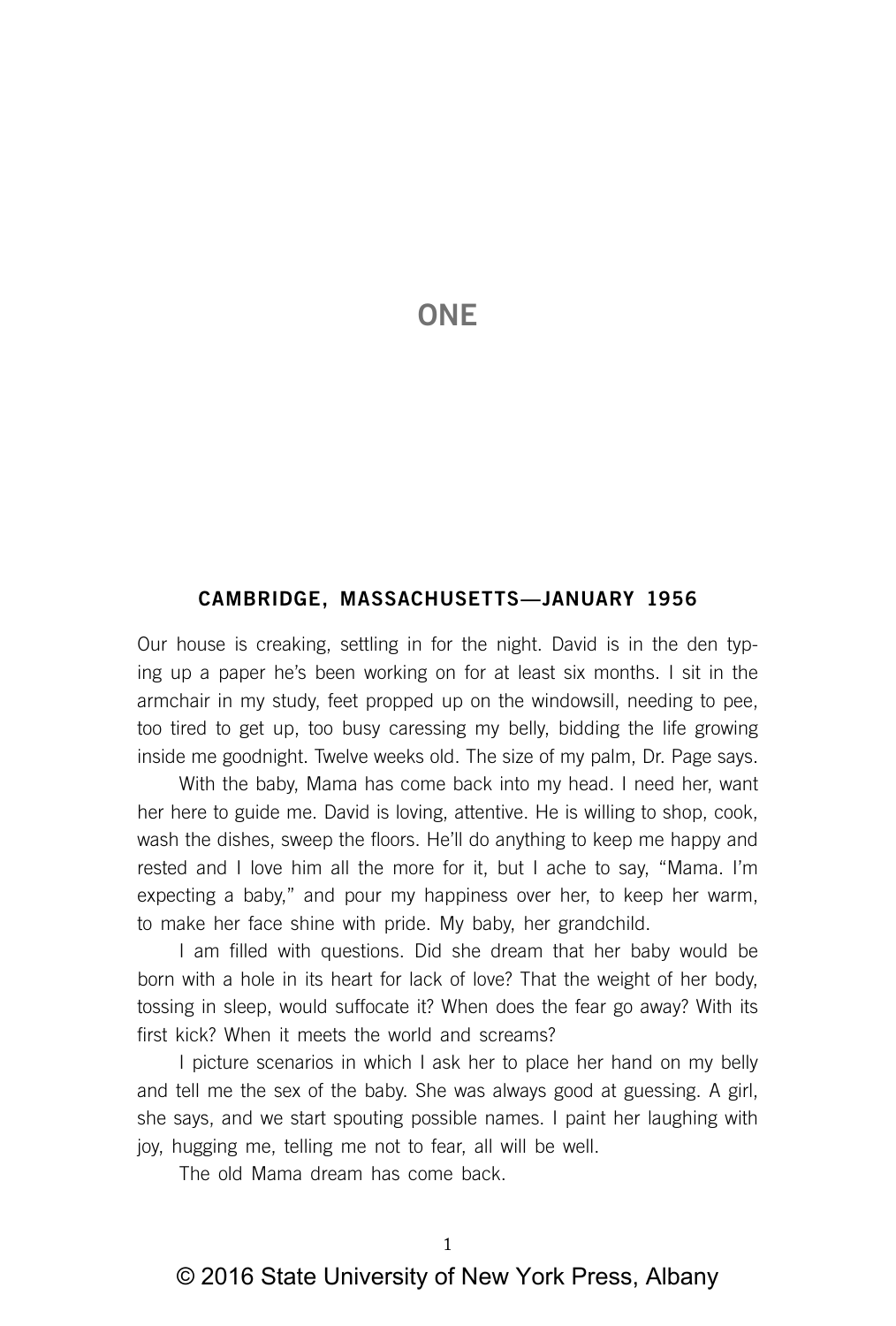We're rolling down the mountain surrounded by snow and rock. A black bed of pine trees waits below. Above us the barbed wire of the Italian-Swiss frontier plays its thousand bells, announcing Christmas, warning the German guards. I hold my baby sister against my chest and feel Mama's hips embracing mine, her arms locked round my waist, her chin hooking my shoulder. A human avalanche, we roll to what we perceive as safety.

Romantic. False. Wishful thinking.

Since that night on Mount Bisbino, twelve years ago, Mama has drifted in and out of my landscape. Sometimes I've felt her presence like the phantom limb of an amputee, and in my dreams I've asked her countless questions, both serious and silly. Should I cut my hair? Is it okay for my boyfriend to touch my breasts? If I get married, will my love, his love last? For how long? Why aren't you here to help me? What happened to you?

Other times I've reduced her to a pinpoint in my heart, pretending that not having a mother was just fine, nothing to go on about. I had Papa to take care of me. I wasn't an orphan like so many other kids after the war.

Papa always maintained Mama was killed the night of Christmas Eve, 1943, trying to escape Nazi-infested Italy with two of her children. Me and Claire. I believed the story in my teenage years when I was too absorbed in the now of my life to question it. But even then, when someone would ask about my mother, I could hear doubt unfurling as I answered, "She was killed in the war." As an adult, I cannot help but think her death is the easy, neat explanation, the one that leaves everyone guiltless. Everyone except me, that is.

Maybe Papa knew the alternate ending to Mama's story. Before he died, I plied him with questions, but his answer never changed. "Alice is dead. Please, Susie, let your mother rest in peace." I'm left swaying on uncertain ground.

Is her death a lie? Did she die, or did she decide her life would be better without us and walk away? What will I tell my baby about the grandmother she will never have? I want my child to grow up without doubts. I need to search for the different truth that I believe is there. I need to free myself of the guilt I feel. Let go of the past. I have only six months before the baby leaves the cradle of my belly. She will need all of me then. I promise her that. I was a bad daughter. I will be a good mother. I promise.

I have no proof Mama is still alive, but I was there that night on Mount Bisbino. If the Germans had killed Mama, I would have heard the shots. No one fired a single shot.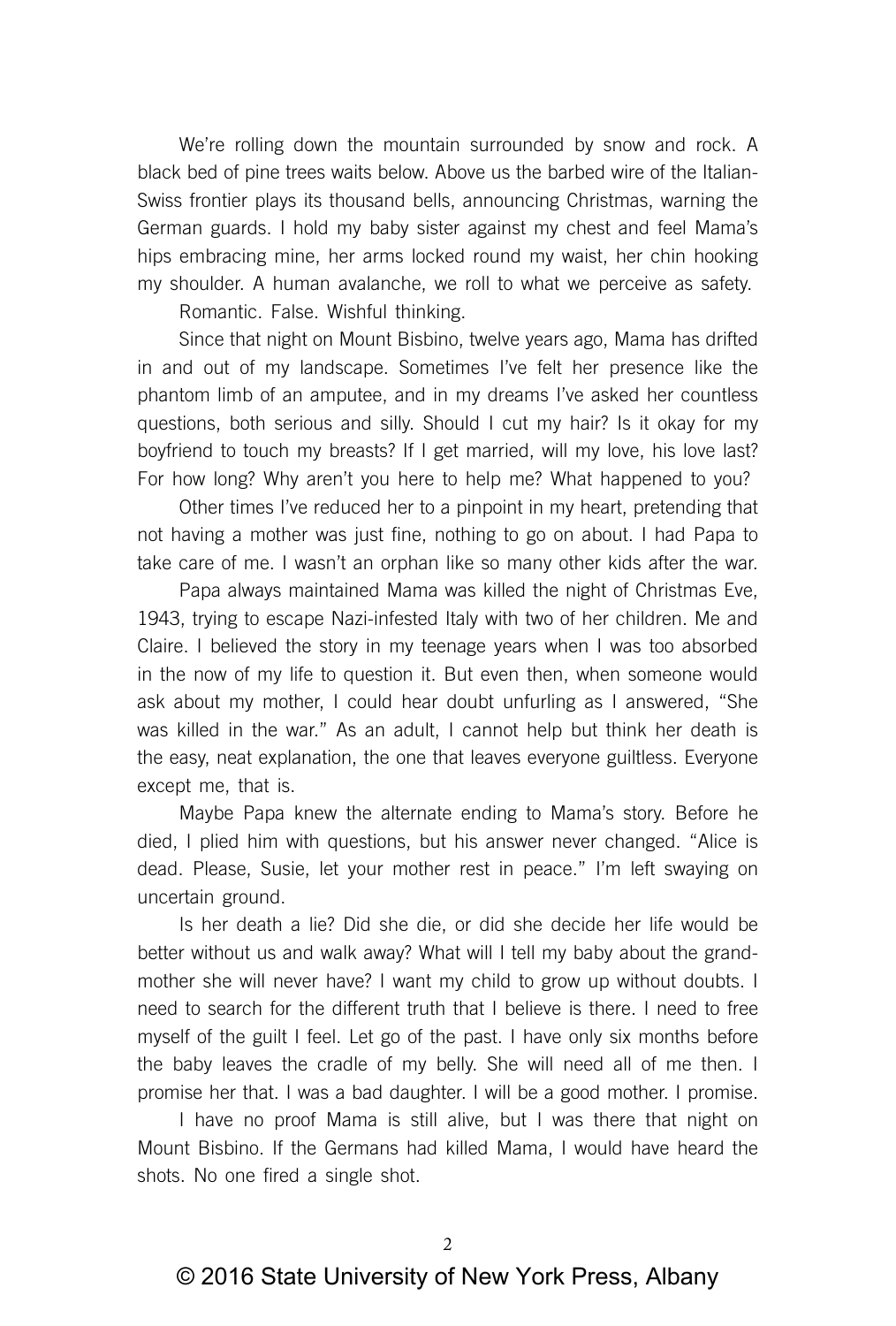## **PRAGUE, THE GERMAN PROTECTORATE OF BOHEMIA AND MORAVIA—OCTOBER 21, 1941**

I'm horribly late, but here I am applying another layer of lipstick. Fuchsia. My mouth looks like a wound. "Obergruppenführer," I mouth at my reflection in the gilt-framed mirror Marco bought me as a welcome-to-Prague gift. "Obergruppenführer." This time out loud. It sounds funny, silly even. It means superior group leader. The new governor of Bohemia and Moravia, Reinhard Heydrich, is an Obergruppenführer, and there isn't anything funny or silly about him. Giorgio Scarditti, the Italian consul, is honoring him tonight with a reception downstairs. As the wife of the vice consul, I'm expected to show up and be gracious. What I feel is anything but gracious.

I smile at Susie's reflection in the mirror. Looking at her makes me feel better. She has her father's looks. Sharp cheekbones on a narrow face, thick, long black hair I braid every morning, and wide dark eyes that never seem to get enough of the world. "Germans do that, string a bunch of words together," I say. Susie is sitting on the bed, playing with the buttons of the gown I should already be wearing. Her hands are probably dirty with the chocolate Marco gave her before going downstairs. Tonight I don't care. "They're doing it with countries too. Stringing them into one."

Susie giggles. "*Donaudampschiffahrtgesellschaft*. That means Danube Steamship Company." She's only eleven and learned to speak fluent German after only a few months. Andy too. It's easy for the children. Seventeen months have gone by and I still barely understand it. I refused German lessons. At thirty-two I'm too old, the language is too difficult. After years of living in Rome I manage in Italian, although I can't get rid of what Marco teasingly calls my "chewing gum" accent.

A Handel adagio drifts in from Andy's bedroom. Handel is my favorite, and with eyes closed, I tilt my head forward and wait for the soothing notes to wash over me, but the clock on the bedside table clicks the passing seconds too loudly. It's no use. I have to move, get dressed, face the evening.

"Help me with the buttons, please, Susie." She slips off the bed and holds up the gown. I step into it and suck in my stomach as Susie reaches my waist. I've gained weight since the last time I wore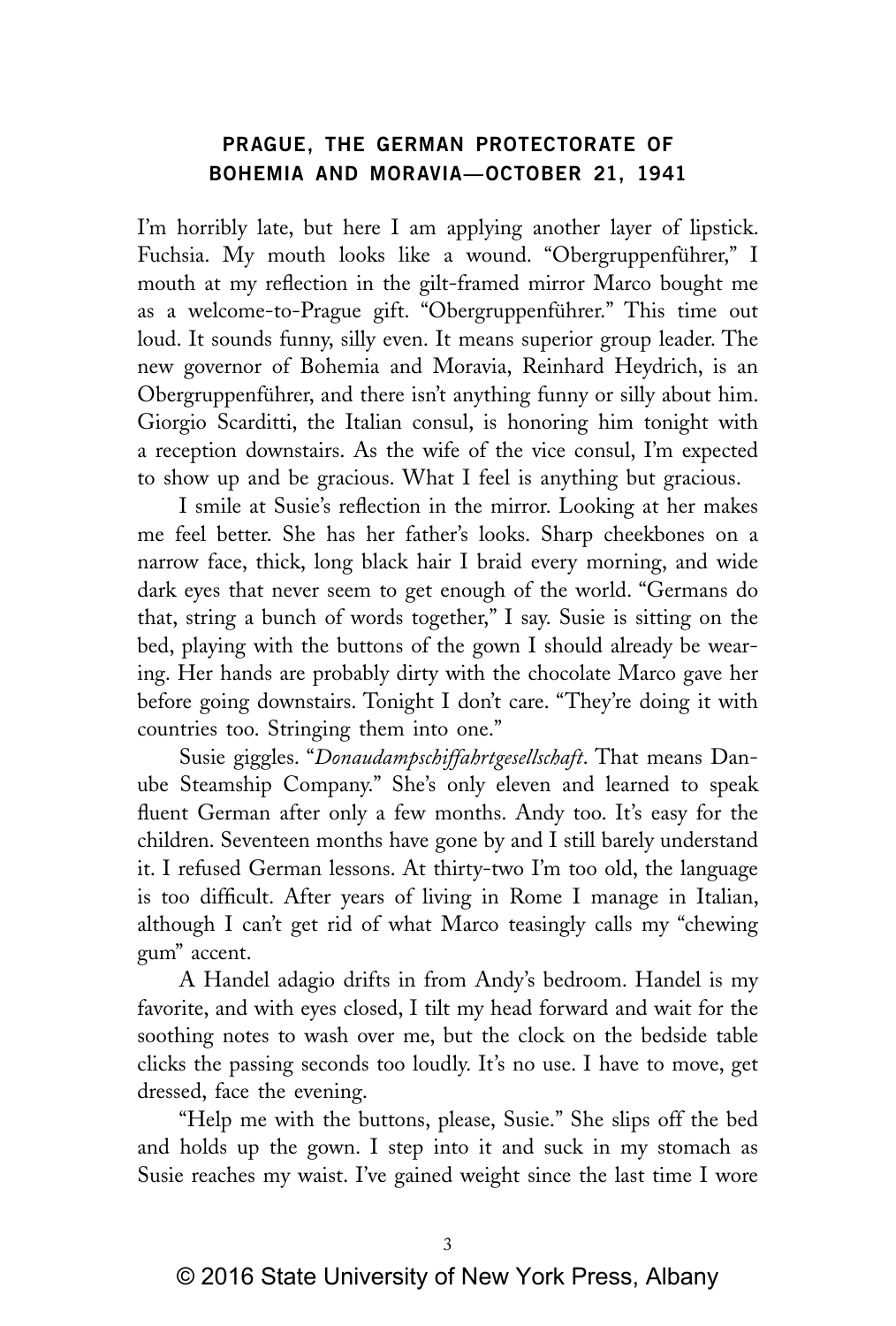this gown, a smoky blue satin I bought at Bonwit's in New York before sailing to Europe.

"The eyelets are tight," Susie complains.

"Why can't we see Heydrich too?" Andy, my sweet talented boy, is standing in the doorway, a shock of hair covering one eye as always. He too has his father's lean dark looks except for his eyes, hazel and deep set like mine.

"He's just a man like any other," I say. Why does power excite? Marco came home early from the office today, his face flushed and taut, his eyes brimming with anticipation. It turned my stomach. "There's nothing to see, Andy."

"He's the snake and the devil," Susie says and flops back on the bed. "You're done, Mama."

"Thank you, sweetie." I slip one of my evening gloves on, tug it up my arm. The snake and the devil is what Jitka, our Czech housekeeper, calls Heydrich.

"I think it's unfair." Andy's voice cracks. "I told everyone at school I was going to meet him. What am I going to say now?"

Susie starts jumping up and down on the bed. "Lie."

"No lies. Susie, please stop jumping." I offer Susie my gloved arm and the sapphire bracelet Marco gave me as a wedding present. "Help again." As Susie bends over to close the catch on the bracelet, I kiss the top of her head. Her hair smells of the lemon juice I rinse her hair with to make it shine. I must remember to ask Jitka not to say anything more about Heydrich in front of the children. Jitka, who told me that horrible story. I had heard rumors about Heydrich. That he had been behind the burning of the Reichstag, that Hitler had picked him to govern the German protectorate for his ability to destroy any resistance. That in the few months since he'd come to Prague, he had ordered the torture and killing of many men. They were only rumors until last week when I found Jitka sobbing in the kitchen. She kept repeating the same Czech words, getting louder and louder, trying to make me understand. I poured her a glass of brandy and ran downstairs to get one of the consulate secretaries to translate.

The day before, an old man, a widower who lived on the floor above Jitka, sang the Czech anthem from his window as Heydrich's open car passed in front of their building. That morning she found his broken body propped against the doorway.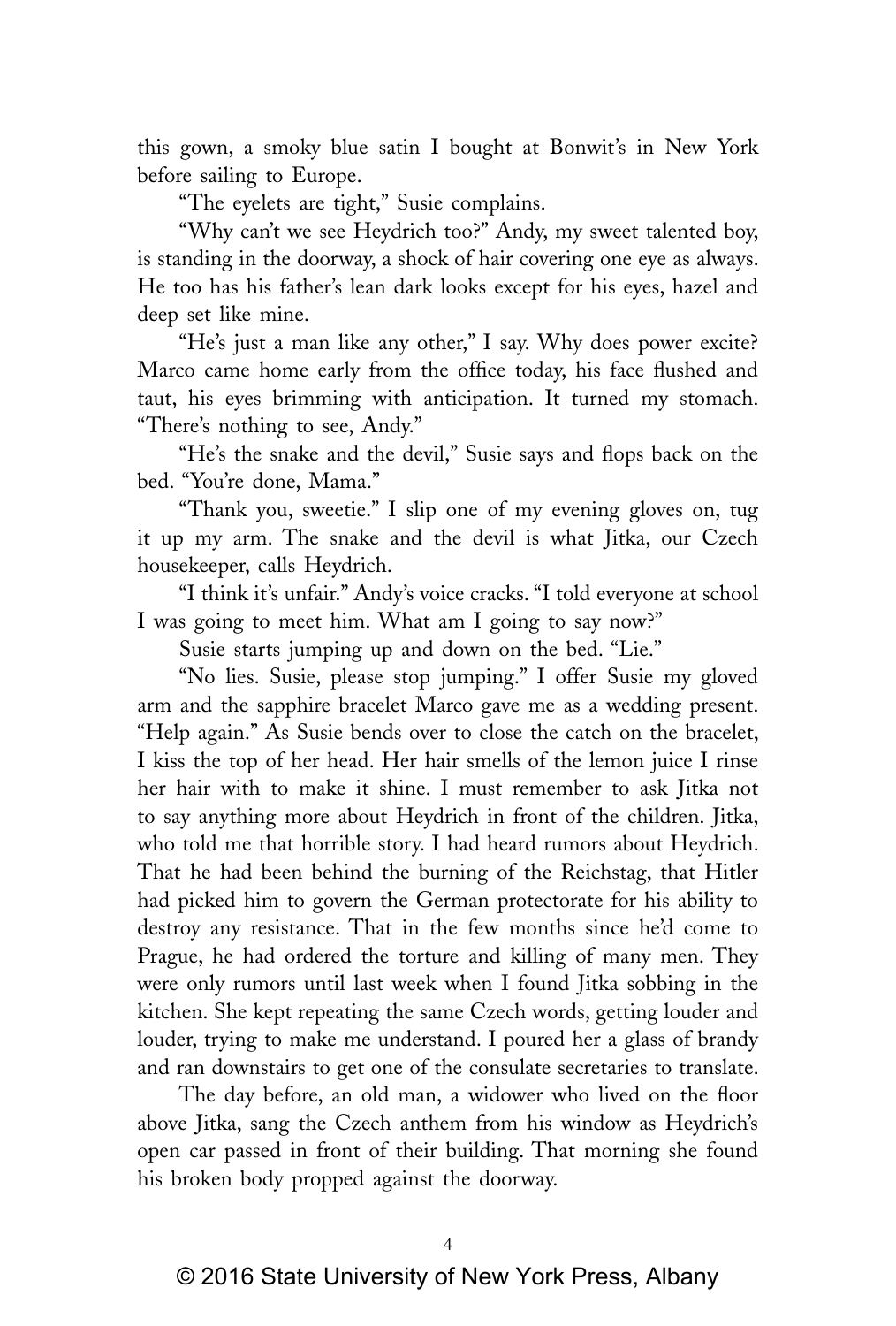My heart froze. I had to pour myself some brandy too. Thank God the children were in school. I told Marco when he came home for lunch, told him that I wouldn't, couldn't, go to the reception. I asked him to stay home with me, to find some excuse not to participate in honoring a murderer. He said that was impossible. There were going to be many other receptions; he couldn't always come up with an excuse. Doing his job did not mean he was endorsing Heydrich's methods. Ugliness was part of war and there was nothing we, as individuals, could do to put an end to it. Resigning from his job wouldn't save a single person. In fact, his job was keeping the family safe. We had children to think about. The war would be over soon.

I can hear him now.

"We're stuck in a bad situation, and all we can do is make the best of it. I need you to be on my side. We both agreed a diplomatic career was a good idea."

That's true. With the Depression reaching Europe, his career as a civil engineer had petered to nothing. Marco is good-looking, charming, persuasive, with a knack for listening intently to the most boring guest, and an ability to quickly assess a situation. The perfect diplomat, I thought naively, when a life lived in different countries seemed exciting, when I still judged Mussolini just a pompous windbag, when I still believed diplomacy had some relevance in world affairs. That the Italian state wasn't likely to go bankrupt was an added incentive.

Andy is still leaning in the doorway, looking forlorn. "The adagio was beautifully played," I tell him. "You've made enormous progress." If I stay, I could read a bedtime story with Susie, listen to more Handel.

Marco expects me to meet this Nazi murderer, shake hands with him, smile even. If I don't go downstairs, I'll get a week's worth of simmering anger from him, another stifling round of lectures on the duties of a diplomat's wife from Giorgio's wife, Lilli, and probably a scolding behind closed doors from the consul general himself. Staying upstairs will not change the course of the war or save anyone's life.

I push myself to the door. "I'm proud of you, Andy. You'll have to play it for Papa." Andy moves aside to let me pass—at thirteen he's at the do-not-touch stage—but I manage to sneak in a quick kiss on his chin. Both my children are tall, something that fills me with a pride I'm slightly ashamed of. I blame it on my own height, five foot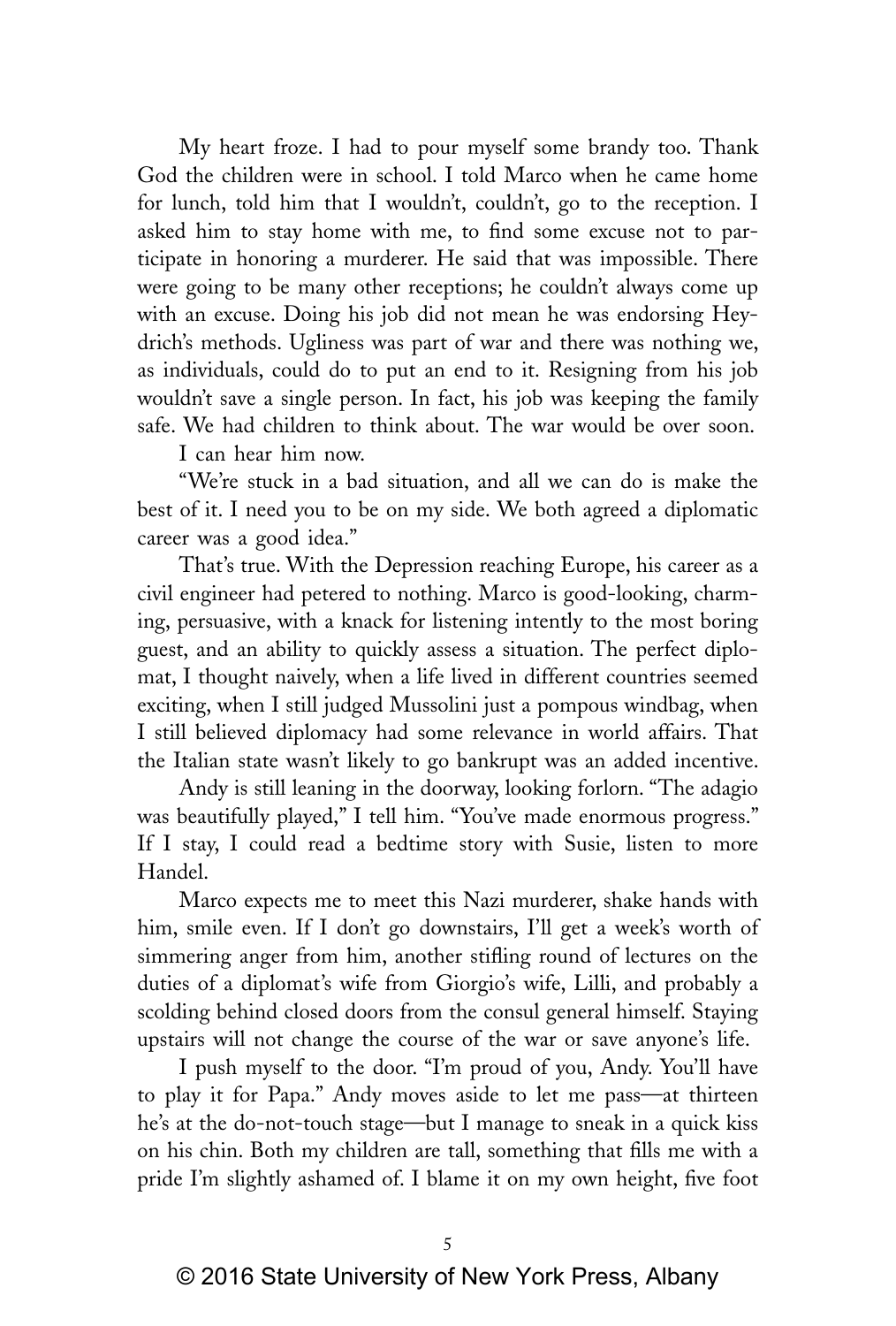two. "Tell your friends the truth," I tell Andy. "Your father wouldn't let you." The one thing we had agreed on—keep the children away from Heydrich and his cronies.

"I made tons of mistakes in the adagio," Andy says.

I smile. My son was never any good at accepting compliments. I blow both my children a kiss. "Good night, sweeties. Don't let the bed bugs bite."

Heydrich and his party are in the front hall when I walk in, only a few feet away, saying goodbye to Giorgio and Lilli. The huge Bohemian glass chandelier Lilli is so proud of dribbles light on his head. May it fall on him, I think, and then the snake and the devil looks at me. I stop, one arm half sheathed, the glove hanging limply from my hand. I find myself unable to take a step in any direction. Waiters hold up open overcoats. He is tall, thin, with a never-ending forehead, jutting ears, a prominent nose. Small eyes that suck me in. I could scream at them and there would be no echo. The sound would simply be snatched from me, swallowed.

Heydrich plunges his arms in the armholes of his coat.

For a moment the man is defenseless, but I do nothing. Can do nothing.

Then Marco is at my elbow, pushing me forward. "This is my wife, Alinka." Alinka, the name everyone has adopted for me here, making me sound Slavic. Alice is so American. I don't mind. I somehow feel safer, less like a woman straight out of a Henry James story.

Heydrich nods and I curtsy like a silly school girl.

When Heydrich leaves, I sense an audible release of tension. Louder voices, laughter, the clinking of glasses. Marco kisses my forehead. "Good for you. The curtsy was a charming touch." I feel only shame.

My head fills with all the foolish actions, the insidious compromises I've made to please, to be deserving, to keep love. I tell myself I'm being a good mother, keeping my children happy, safe. That gives me a warm little glow for about ten seconds. What choices do I have? When Mussolini entered Hitler's war last year, I begged Marco to take us back to the States. He refused, convinced no American company would hire an Italian. If the children and I went back without him for the duration of the war—no one knew, knows, how long that might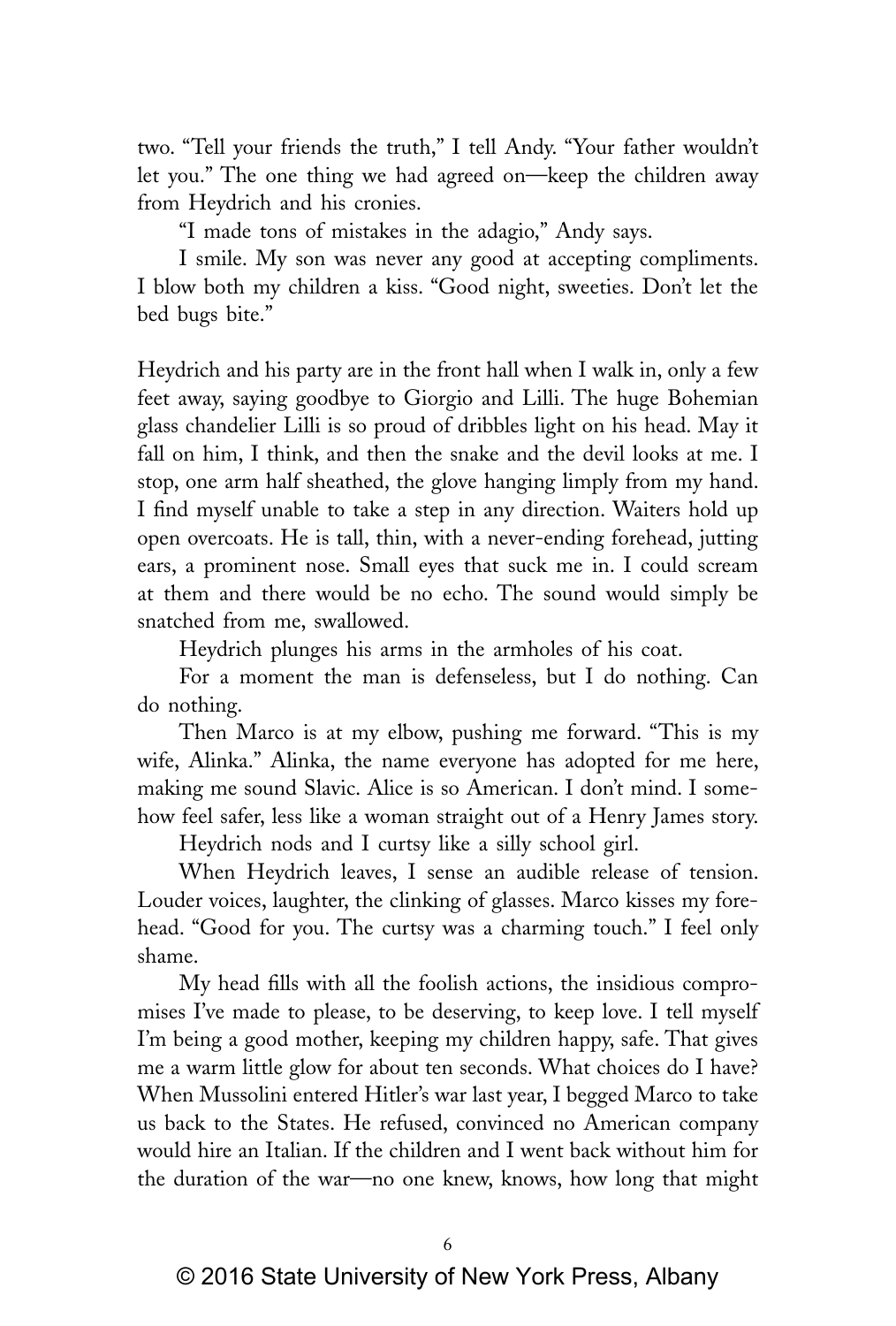be—I was afraid it would end our marriage. Marco kept repeating that he needed my trust, my support, my presence to give him ballast. For better or for worse, I had vowed.

I love him, the children love him. We are a happy family. We are safe. All I have to do is pretend the war doesn't concern me. Keep my opinions to myself. Be Alinka, not Alice. Fold my conscience and tuck it out of sight like the lace handkerchief I keep in my purse in case of a sudden gust of tears. Be like Lilli, wrapped in the importance of her husband's career, facing each day with a smile permanently etched on her powdered face.

I'll try. For Andy and Susie. For Marco, who still makes my heart dance. I take a glass of champagne from the tray a waiter offers, walk over to Lilli and say, "The flower arrangements are gorgeous." At least that's true.

#### **CAMBRIDGE, MASSACHUSETTS—JANUARY 1956**

It's a cold night and the squirrels have gotten into the attic again. They're having a grand old time—playing soccer with pebbles from the sound of it. David is oblivious, his steady breath adding a comforting warmth to my neck.

Half an hour goes by. An hour. I'm still wide awake. The squirrels have quit their game. The only sound is David's breathing and an intermittent gurgle in my stomach, another call for food, or hormones doing battle.

It's always been hard for me to go to sleep. Dropping into a void where I have no control. As a child I made a pact with Mama. On the nights she went out, I promised I'd go to bed without a fuss, but when she came back, she had to stop in my room and, if I was awake, tell me everything.

The night of Heydrich's reception I was waiting for her. I remember her looking more beautiful than ever. The gray blue of her long dress had turned her eyes the same color. She had pinned back her red, curly hair, but strands now straggled down, framing her soft round face. Pearls dangled from her ears. Her neck was bare.

"Don't you sometimes wish you were back home?" Mama asked me.

Home where? Newport Beach, where we lived for three years while Papa commuted back and forth to the Italian consulate in Los Angeles? Rome, where I was born and lived the first seven years of my life? Rome was ages ago. Newport Beach I missed vaguely. My letters to my best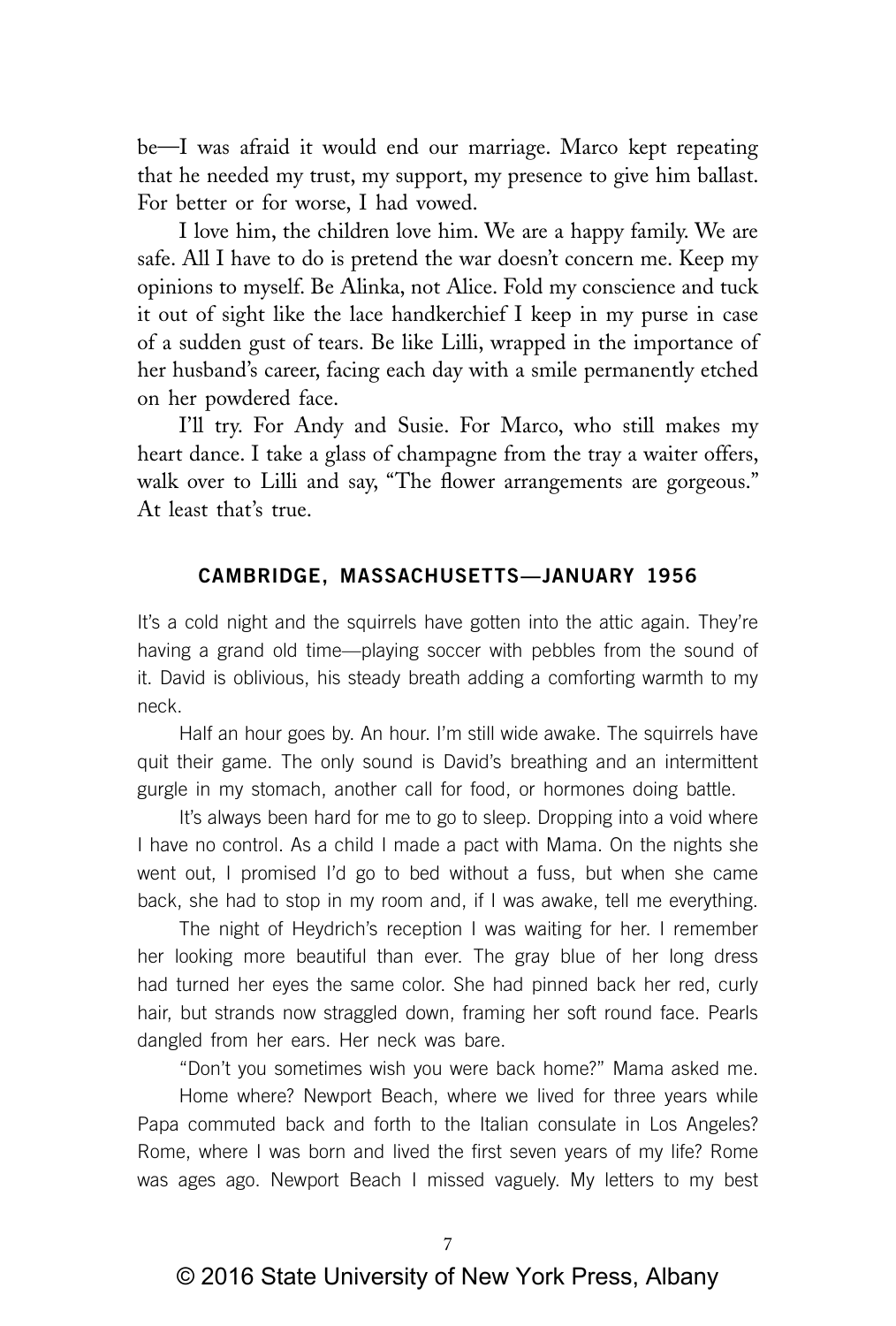friend Judy never got a reply. I stopped writing. My American friends were becoming goodbye poems in my friendship book. The maple syrup and peanut butter my mother kept sending for never arrived either. Europe was at war. We couldn't go back.

"Home is here," I said. Where the family was together again, all of us in a fat circle in which I could roll to my heart's content. Papa had come to Prague before us, while Andy and I finished the year in the red schoolhouse on the beach. For those six months I thought I'd lost him forever.

I asked her, "What did you do to the snake and the devil?"

"I put pepper in his champagne and a toad in his sock."

When she bent over to kiss me goodnight, I saw that her eyes, those eyes that seemed to look at you from somewhere deep inside her, shimmered. She'd been crying, but I said nothing, afraid that it was Papa who had made her cry.

Why would I think Papa had made her cry? Had he made her cry before? Papa had a temper; he used to yell if he couldn't find the shirt he wanted to wear, or Mama wasn't ready on time, or Andy didn't study. His outbursts were part of the background noise of our lives. We didn't mind them very much, which probably made him angrier, but his anger petered out quickly, a flare quickly doused by Mama's calm response. I don't think he ever made her cry. Not then.

# **PRAGUE, THE GERMAN PROTECTORATE OF BOHEMIA AND MORAVIA—OCTOBER 21, 1941**

I wait in Marco's bed to hear his footsteps down the hallway. He's on duty downstairs until the last guest leaves. Since we've moved into this Prague apartment with too many rooms, we each have our own bedroom. His idea. Marco likes to read well into the night, which keeps me up, and he's started snoring. I do sleep better, but I miss the inconsequential chitchat before turning out the light, the weight of his body next to mine, closing my eyes to the sight of his profile as he reads, reaching out with my foot and finding him in the dark.

I'm hungry, wet with wanting him.

I wanted Marco from that first night in Baltimore, when he appeared at Eliza's eighteenth birthday party, on his way to South America to build a bridge on the Magdalena River. He was bent over Eliza's mother. She was showing him how to crack a crab. He'd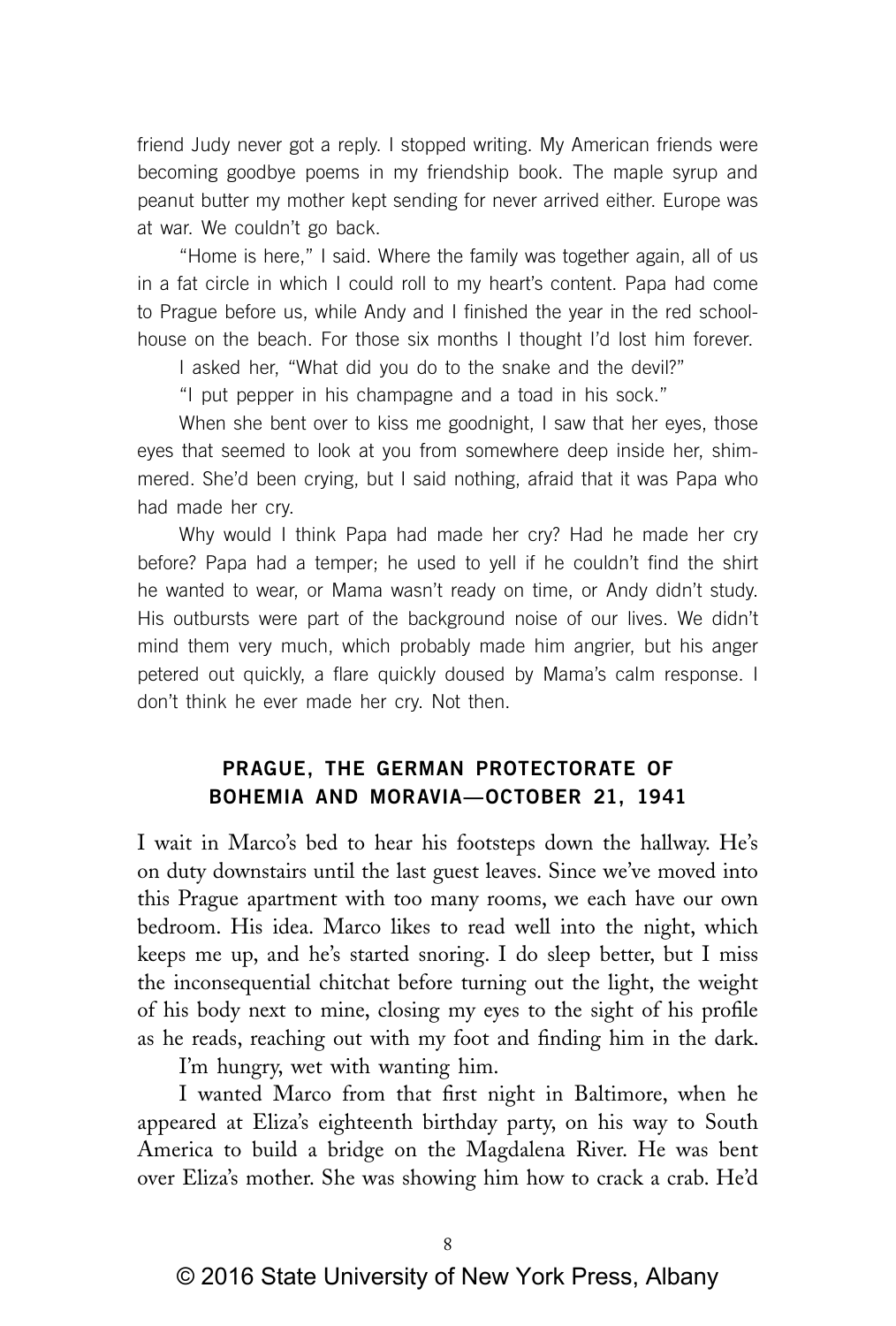never eaten one before, he was saying in heavily accented English. His foreign looks—jutting cheekbones, a long straight nose pointing to his smile, intense dark eyes, black hair smoothed back from a high forehead—made me instantly greedy for him. His gaze was direct, different from the bungling glances I'd sometimes caught from the Johns Hopkins boys. I stared back, my usual shyness gone, thrilled by the thought of him as an exotic stranger, telling stories, opening vistas.

Marco was passed around from girl to girl, mother to mother, like an hors d'oeuvre they hadn't tasted before. He kept up his end kissing hands, never losing his smile, telling jokes that made everyone laugh too loud. He finally noticed me, a freckled awkward eighteenyear-old in a hideous little-girl dress my mother had forced me to wear. He held me in his gaze, and the smile left him. I felt chosen by his sudden seriousness, beautiful enough for my mother to unpurse her lips later that night and my father to hold his gaze on me for more than two seconds. When Marco walked over to me, I was so wet I had to run to the bathroom. Later, behind a tree, spiking my lemonade with his gin, Marco accused me of running away from him.

What if I had? So many twists and turns possible, with no map, no outcome specified. It's the fabled three doors. Behind which one waits the tiger?

I turn off the lamp by the bedside and wrap my arms around the pillow. I would never have found anyone to love as much as I love him. Anyone to love me back the way he does. I wouldn't have my beautiful children. I opened the right door.

The snap of the lamp wakes me up. Marco leans over me. "How nice of you to visit." He is usually the one to come to me.

I clasp his neck and draw him to me, kiss him. With my free hand I pull at his shirt, reach my hand underneath to his skin. I breathe in his smell—tobacco, cologne, alcohol and something else, something I can't place. A sweet smell that I like.

Marco slips the straps of my nightgown down to my waist, nuzzles his head between my breasts. "Thank you for tonight," he mumbles.

"Come inside me. Wipe tonight away."

I should get up, go back to my bedroom, wash myself, but Marco's fallen asleep on my shoulder. My arm is all pins and needles, but the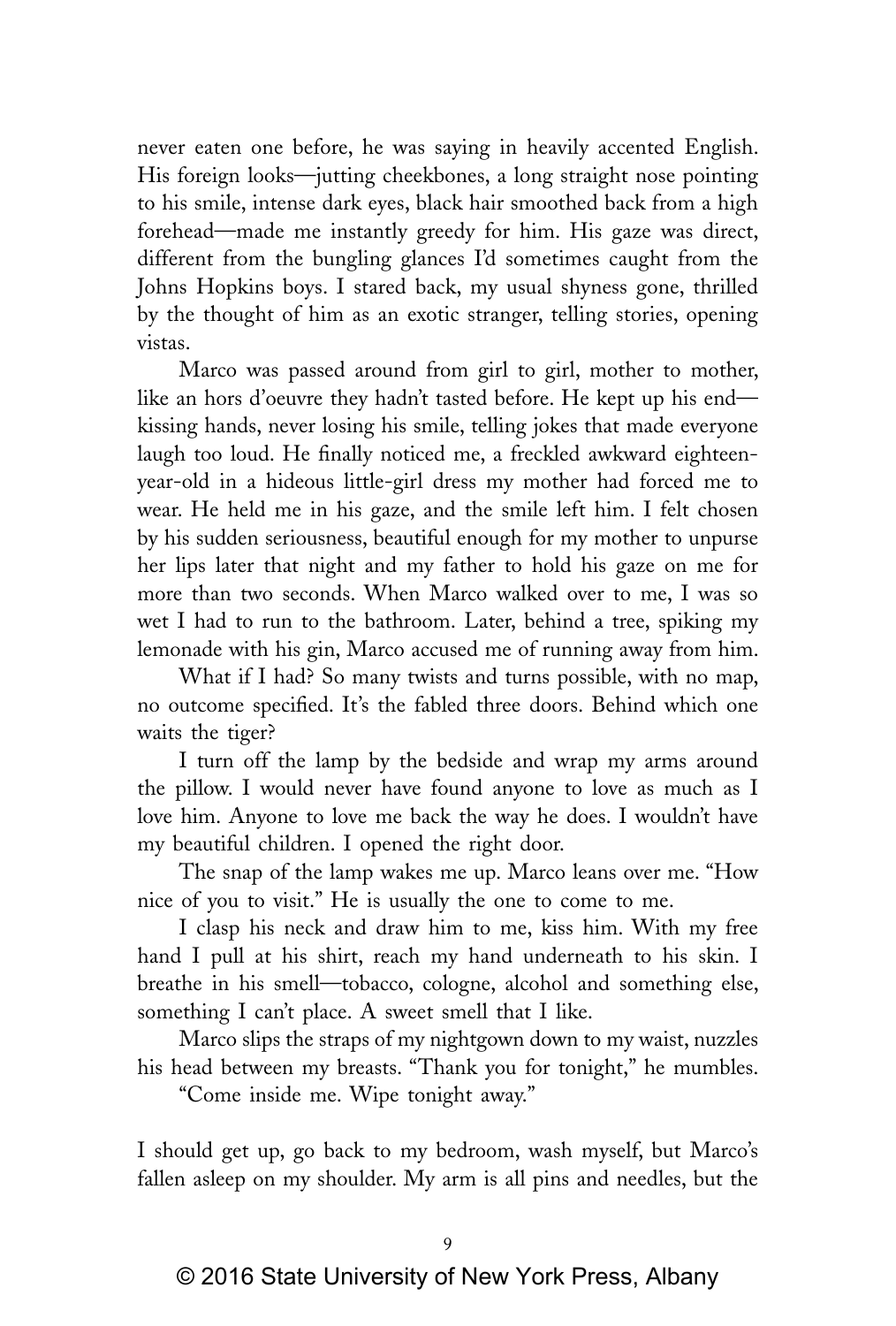weight of his head grounds me. Like the burn in my nipples, the rawness between my legs.

Two weeks after Eliza's party Marco leaned out of the bus window belting *Voglio bene a Alice* all the way to Fort McHenry. Excessive emotion is what I called it then, loving every second of it. Excessive emotion that I still need to cover myself with nightly, using it like a cream to keep me young.

From the beginning we couldn't keep away from each other. We eloped a month after Eliza's party and went to live in Colombia while Marco finished building his bridge. Andy was born a year later in Bogotà. After keeping us and the doctor waiting for ten days, he came in the dank basement of our rented house. Marco still insists it was the goat that brought Andy out. A flayed, gutted goat peering at me from a butcher's hook supposedly frightened me into letting him go. He makes me laugh with his operatic stories.

Marco turns. My shoulder is suddenly free and I kiss the back of his neck, the dip between his shoulder blades. I love you, Marco Alessandrini, but sometimes you are wrong. It was the heat and the flies that kept Andy in the darkness of my belly. I was resting with my feet up in the cool basement when my water broke. The goat I saw weeks later, covered with blue green flies, so shiny they would have made a pretty necklace.

I reach down under the covers and retrieve my nightgown.

### **CAMBRIDGE, MASSACHUSETTS—FEBRUARY 1956**

I learned to adore my father by watching Mama. His presence brought a softening of her posture, a thickening voice. Her chin lifted to reveal the whiteness of her neck, her fingers stretched open. Her nose quivered as she inhaled his scent. If he touched her, her lips parted like the lips of the women at Sunday Mass who lean against the altar railing, waiting for the body of Christ to rest on their tongues. At first I wanted that love from Mama. I would imitate him and run my fingers down her face, follow the curve of her hip with my hands, kiss her in the dent behind her ear, smell her. She would laugh and push me gently away, offering me a doll instead.

After losing Papa for six months, I turned to him. In Prague I made sure to be the first to reach the front door when I heard the jangle of his keys. I interrupted whenever my parents spoke to each other. His lap was my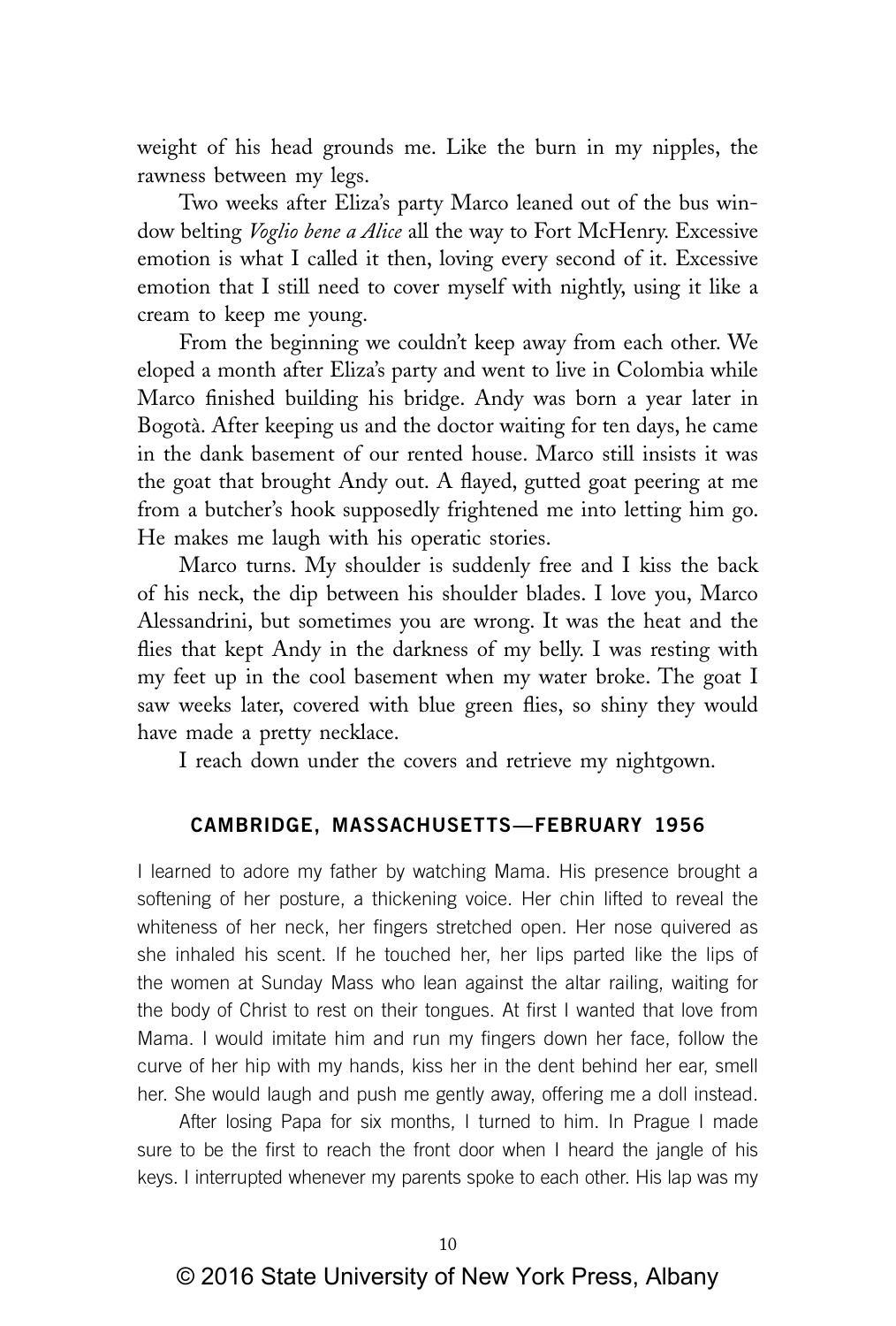chair. If they touched, my hand would slip between theirs. I would listen for his slippered footsteps outside my room long after the sounds of the apartment had shut down. Her door opening and taking him in. Closing me out.

I made a pest of myself, Andy kept reminding me. Papa seemed to enjoy the attention. Mama said she was happy there was so much love in our home.

The night of Heydrich's reception I slipped out of the apartment and waited in the stairwell for Papa to come home. I wanted to show him a drawing I had done in school that day. On the floor below, the consul general's door finally opened.

"Danke schön und gute Nacht." A large man came out on the landing in a thick overcoat, a hat in his hand. A reedy woman walked out backward, a silver fur jacket flung over her shoulders. Her hair was slipping out of a low bun. Hair with so much henna it looked purple.

The marble stairs were cold. There was no heat in the stairwell, and I had to go to the bathroom.

Papa came out, in his black uniform, a cigarette burning in his hand. I crouched not to be seen and watched the woman move into the chandelier's light, next to him. The silver fur fell from her shoulder. Papa's hand caught it at hip height.

They walked down, out of sight, and their mingled footsteps stopped. I heard the rustling sound of silk; the same sound Mama made with her nightgown when she got in and out of bed. I bumped down a few steps, holding my thighs tight to keep from peeing. The woman's fur jacket lying on a stair, like a dog sleeping. I couldn't hold it anymore and ran home. In the rush, I forgot my drawing.

I woke up with a sore throat the next day. Mama insisted I stay home. Jitka probably fed me her capon broth and Mama read to me. That's what they always did when we got sick. When Papa came home for lunch, he shooed Mama from my bedroom and dropped my drawing in my lap.

"It's good. You caught Mama's unruly hair. And my long nose." He laughed. "But you're prettier than that."

"No, I'm not." I had drawn a circle with our four faces.

"What were you doing on the stairs last night?"

"I wanted to say good night."

"I bet you weren't wearing your slippers. That's why you caught a cold." Papa sat down on the bed, his palm on my forehead to test for fever. He was warmer than I was. I waited for the scolding that was sure to come.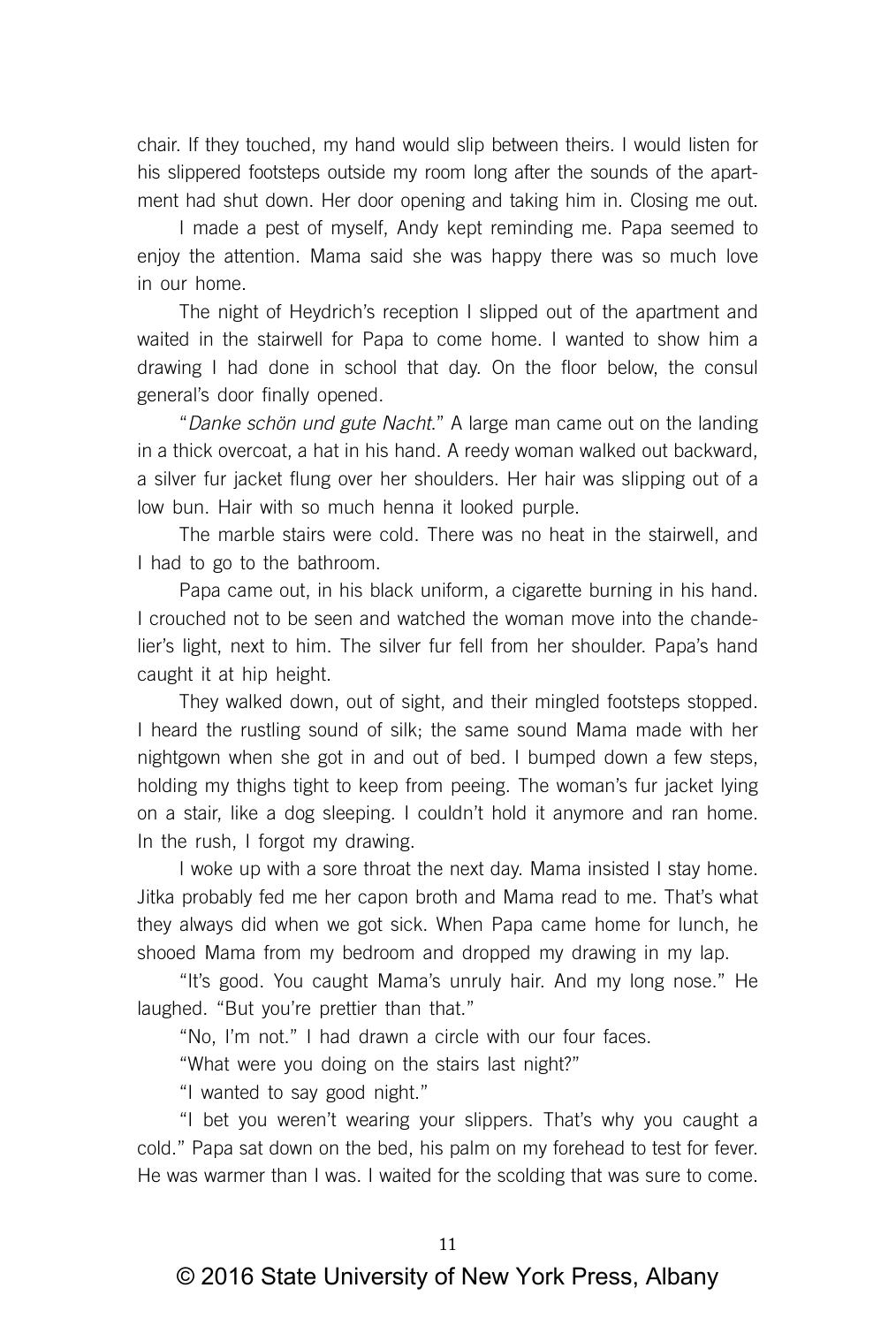"Do you know what I used to do to stay home from school?" he said instead. "I'd hold the thermometer against the radiator until the mercury boiled like pasta water. I'll show you my armpits. They're so burned up they're hairless."

I laughed.

# **PRAGUE—DECEMBER 6, 1941, THE FEAST OF SAINT NICHOLAS**

We're having a dinner party for Marco's new friend, Karl Müller, and Jitka's mayonnaise has curdled twice, which prompted Marco to storm off to his bedroom with whatever is necessary to start a new batch. He's convinced that the mayonnaise curdled because Jitka is having her period. I look in and laugh. He's sitting on the bed, dish towel tucked in his undershirt, whisking frenetically as Susie pours a thin stream of oil into the bowl on the night table. "You really are ridiculous, Marco, straight out of the Dark Ages. Please, Susie, don't believe your father's superstitions." Seeing her standing resolute, proud of her role in saving tonight's dinner, fills me with tenderness, and I kiss the top of her head. "You're doing a great job, sweetie." I feel light tonight, blessed, despite the guest, a German munitions expert I haven't met. I've promised myself not to think of how many people his expertise has killed. Not tonight. I'm brimming with good feeling and Kay and Rudolf Vlasek are coming. Kay is American and Rudi is Czech. They're the only people I consider friends here.

I check in with Jitka in the kitchen. She's leaning her formidable body against the stove, arms folded across the balcony of her chest. She looks exceedingly grumpy. I ask if I can help, English words she understands. She shakes her head, knowing how useless I am in the kitchen.

"Tereza!" Jitka points to the kitchen clock. Tereza, her niece, whom she recruited to help her serve dinner, hasn't shown up yet. "Pstruh!" Her finger pans to the huge steamed trout, our main course, lying on a Meissen platter on the table. It's missing an eye and it's much too large and fragile to turn it on its other side. "Susie will fix it," I say and go back to Marco's bedroom to tell Susie she's also needed in the kitchen. She's the food decorator, the flower arranger, the aesthete in our household.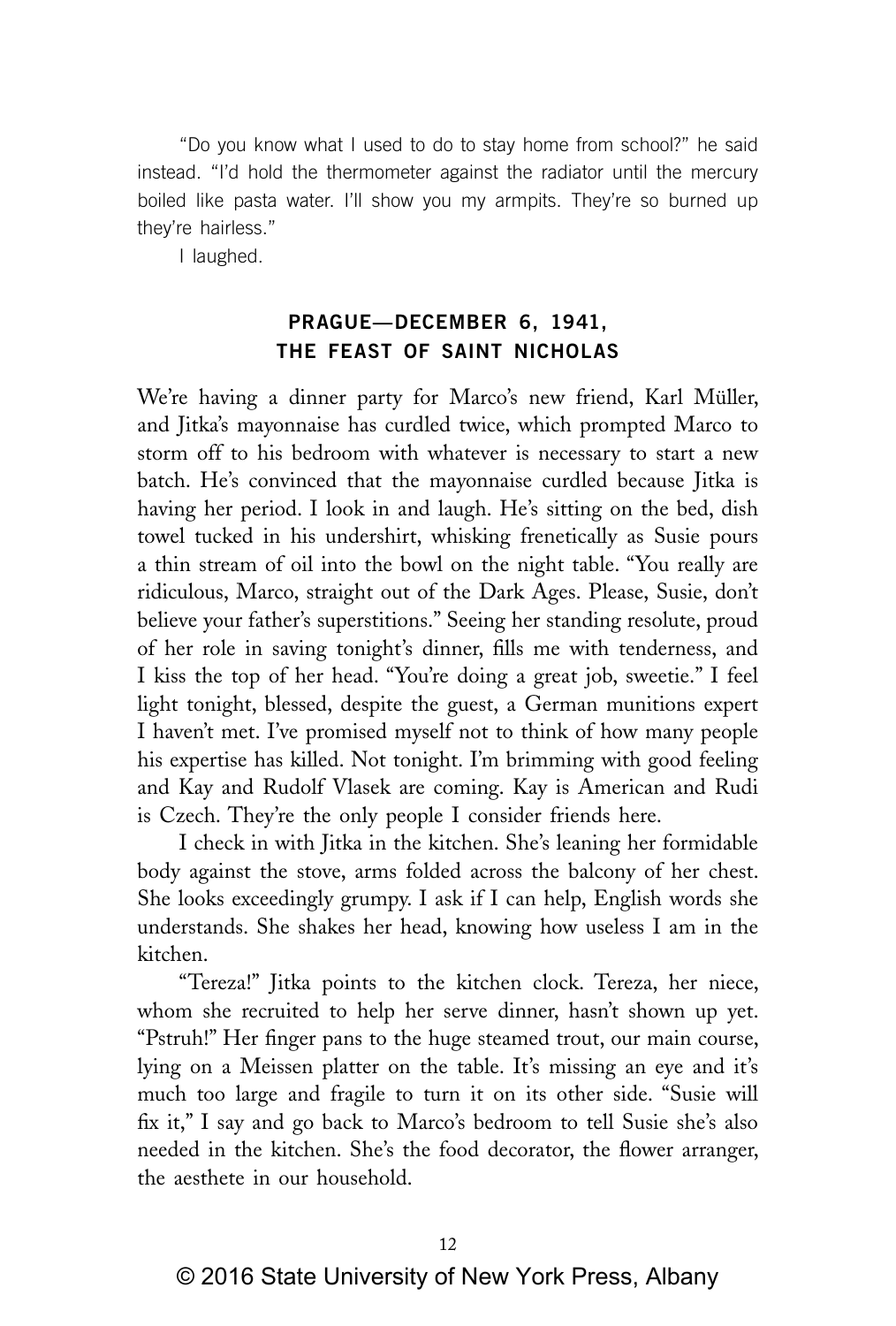The bowl now holds a glistening pale yellow mound. "It's coming," Marco says.

"Alleluia," I shout and leave them to lay out Susie's dress on her bed. It's her favorite, burgundy velvet with a cream lace collar and cuffs. Andy struts in to show off his new lederhosen. He's slicked back his hair with his father's hair cream, but his cowlick sticks up anyway. I pin it down with a bobby pin. "Very handsome," I tell him, "but your knees need a good scrubbing. Go on. It won't kill you."

In my bedroom, I choose an apricot silk gown with a low neckline. I want to look my best tonight. Not for the guest. For my husband. For me.

"*Zlaty Da'zd* it is called—golden rain," Rudi says, handing me a small gold branch tied with many red ribbons. "It is a traditional gift on Saint Nicholas." I kiss his cheek, still cold from outside. The smell of alcohol prompts me to squeeze his arm. He's a quiet man with exquisite manners and not a drinker. "Thank you," I whisper. His and Kay's presence is a great act of friendship. Together we form a secret alliance against the Axis powers at the table.

Giorgio, looking his pompous consul general best, arrives with his wife, Lilli, glittering with jewelry. The guest of honor comes late. His date is Milena, a regular at diplomatic parties. Usually alone. She's a skinny, sinuous woman with small teeth, gray with lack of calcium. Not beautiful in any way, but what Marco would call "a type." I barely know her, but I'm fascinated by her deliberate movements, the smooth whiteness of her skin, the dark almost purple hair. Most of all by the sadness in her face. She seems to have that special strength that grief can give women. I've noticed them in the streets of Prague, their heads covered in black kerchiefs, each feature of their faces emphasized, underlined by the loss they're bearing. A son or a husband lost in Russia, maybe. The faces seem drawn in charcoal, the kerchief worn as a mourning edge, like the black frame of a death announcement. Milena has some of the same emphasis on her face. All anyone seems to know about her is that she's a Polish refugee lucky enough to have found work as a translator for the German command. Refugee. The word alone explains sadness.

"Welcome, Milena." I kiss both her cheeks, and am left with the sweet smell of her perfume and two bags of chocolates for the children.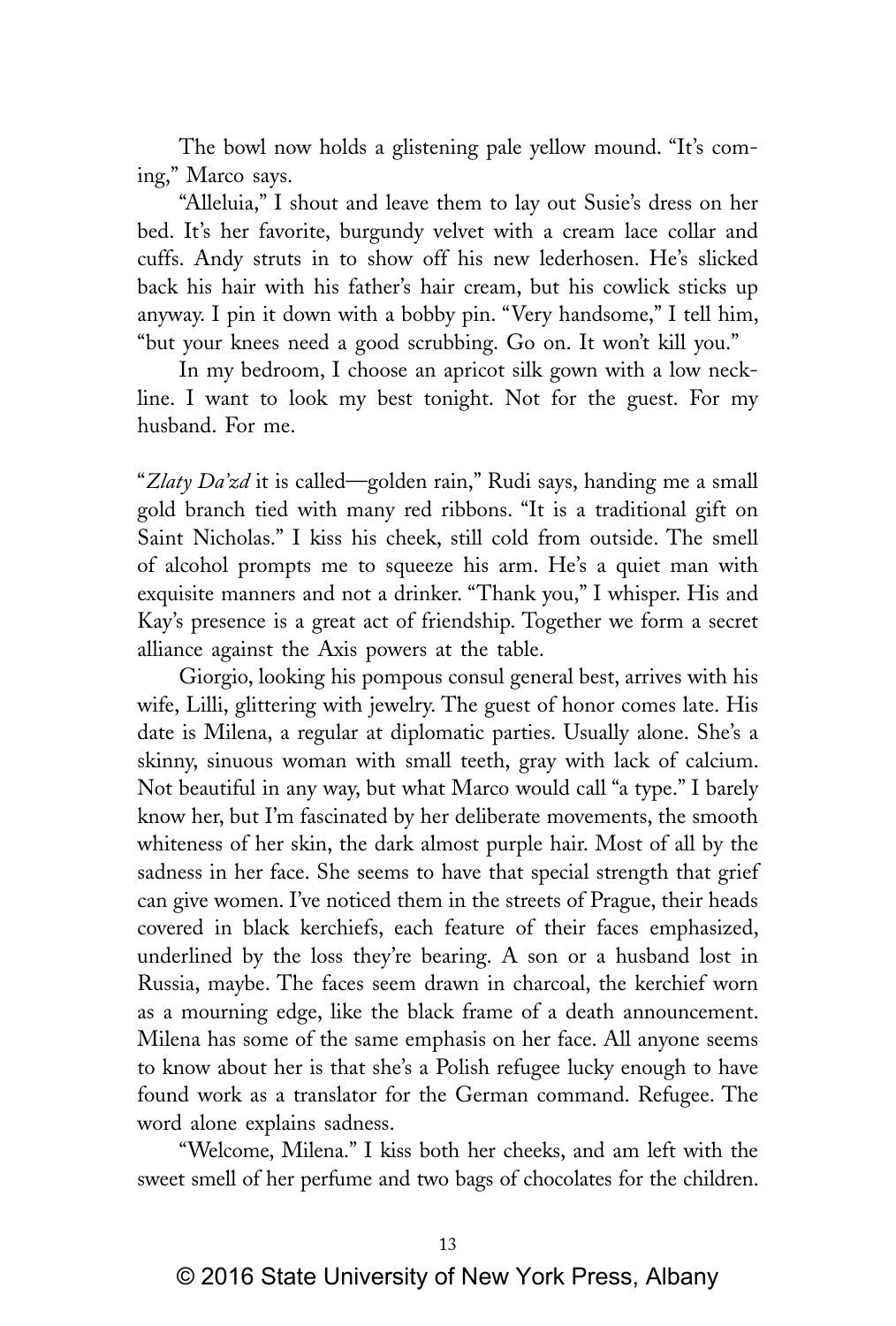Marco takes over the introductions and offers spumante. Susie, glowing in her dress, tosses her braids and passes hors d'oeuvres. After everyone is settled on sofa and armchairs, Andy plays the Handel adagio he's been practicing for weeks. He's removed the bobby pin and his cowlick trembles in rhythm with the movement of his bow. "It's been raining for a week," he says afterward to excuse his mistakes. "The damp affects the soundboard." He's always good at shifting responsibility, not unlike Marco. "Did you know Schumann went *wahnsinnig*?" Andy asks all of us. He likes to show off the bits of information about composers that his Czech maestro feeds him. Last week it was Smetana's political problems with the Hapsburgs. He's also good at deflecting.

Karl Müller laughs. I have no idea what *wahnsinnig* means, but I'm not about to admit it in front of Lilli and Giorgio or this tall, large German with a square face and wheat-colored hair, who could easily pass as a farmer from the Midwest.

"And did you know, young man," Müller asks in English, "that Obergruppenführer Heydrich is an excellent violinist?" The conversation has been proceeding in a jumble of English, German, and French. "Perhaps you would like to play for the Obergruppenführer? When it stops raining, of course."

I sit up. "Never!" Marco sends me a warning glance meant to shrivel my tongue. I beam him a reassuring smile. I will not let this evening be spoiled.

Karl Müller's eyes dart to my cleavage, stay there. I feel myself blush. "I respect your wishes, Frau Alessandrini. Children must stay innocent."

Milena is watching us. Her hair is loose on her shoulders. Her sleeveless sheath is the color of oysters, with the same wet sheen. Her skin is so white I will call her the swan. Turning people into animals is a game I play with the children. Müller is the bear.

Tereza announces dinner and I tell the children it's time to say good night. Andy bows, Susie curtsies and passing by me, whispers, "Schumann went cuckoo." I smile my thanks. My clever girl, she knows her Mama's shortcomings too well.

We move to the dining room. The table is covered with my favorite tablecloth—a white Florentine linen we bought on my only trip to Florence. The gray embroidered forget-me-nots are so delicate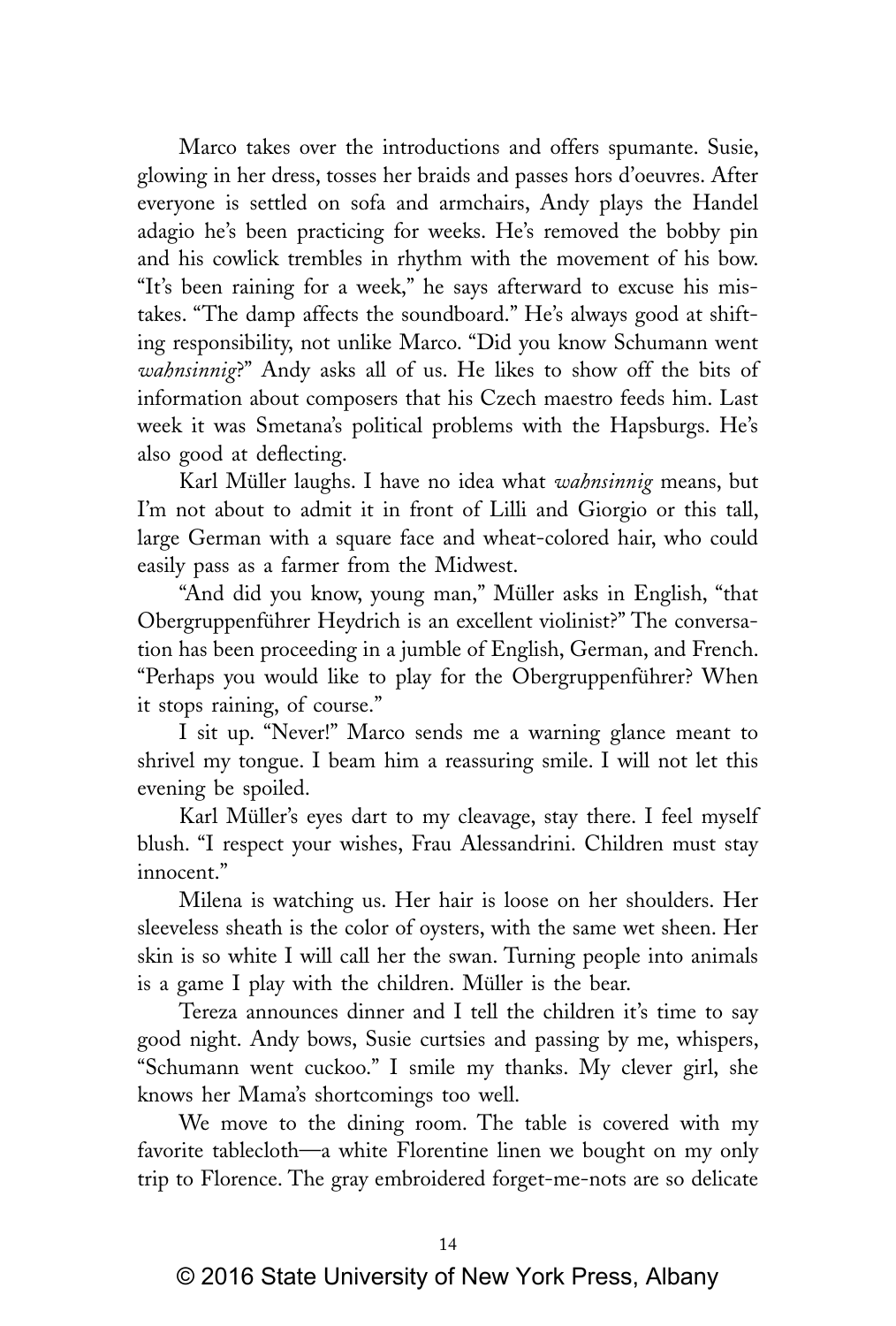they look drawn in pencil. Susie's carefully written place cards sit next to the three glasses for each guest. In the center, I've placed Rudi's gold branch with the red ribbons on it. Lilli launches a begrudging smile at me. The table setting has passed muster.

Müller pulls out my chair. I thank him and sit as Marco pulls out Milena's chair. Kay sits down on her own. I watch Milena sink down in one floating motion, see Marco's hand brush the length of her arm. I unfold my napkin, place it on my lap, take a sip of water. Her skin is inviting. It's only a gesture.

Müller, to my right, is spooning his soup when he tells me I look like golden Prague. *Zlata Praha*. He's flirting with me, which doesn't flatter me. "I have just discovered that *Praha* means threshold in Czech," he says. "The beginning, the possibility of change. I like that idea."

"The possibility of an end to the war?" Milena asks.

Kay leans over her plate, spoon high in front of her. "If so, who's going to be the victor?"

Marco quickly proposes a toast to his guests. Müller counters with one to his hosts. Kay's question gets buried under long drafts of wine.

"When my train pulled into the Prague station this morning," Müller says, after Tereza has cleared the soup plates, "I had to make my way through a large, silent crowd of men, women and children."

Lilli tilts her impeccably coiffed head. "Why would any person wish to leave Prague? After Rome, it's the safest place in Europe."

"These people were not leaving or coming. They were waiting. I had a strange feeling, almost of fear. The uncanny silence of so many people."

"What were they waiting for?" I ask him. My eyes are transfixed by Milena's arms poised on the tablecloth, comparing them against my own, muddied with freckles.

"They were waiting for the trains from the eastern front that bring in the wounded. It has become a favorite pastime to watch dying German soldiers."

I shudder. For the soldiers. For Marco's hand skating Milena's bare arm.

"Cruelty is to be expected," Müller says. "What I find frightening is the passivity of their hatred."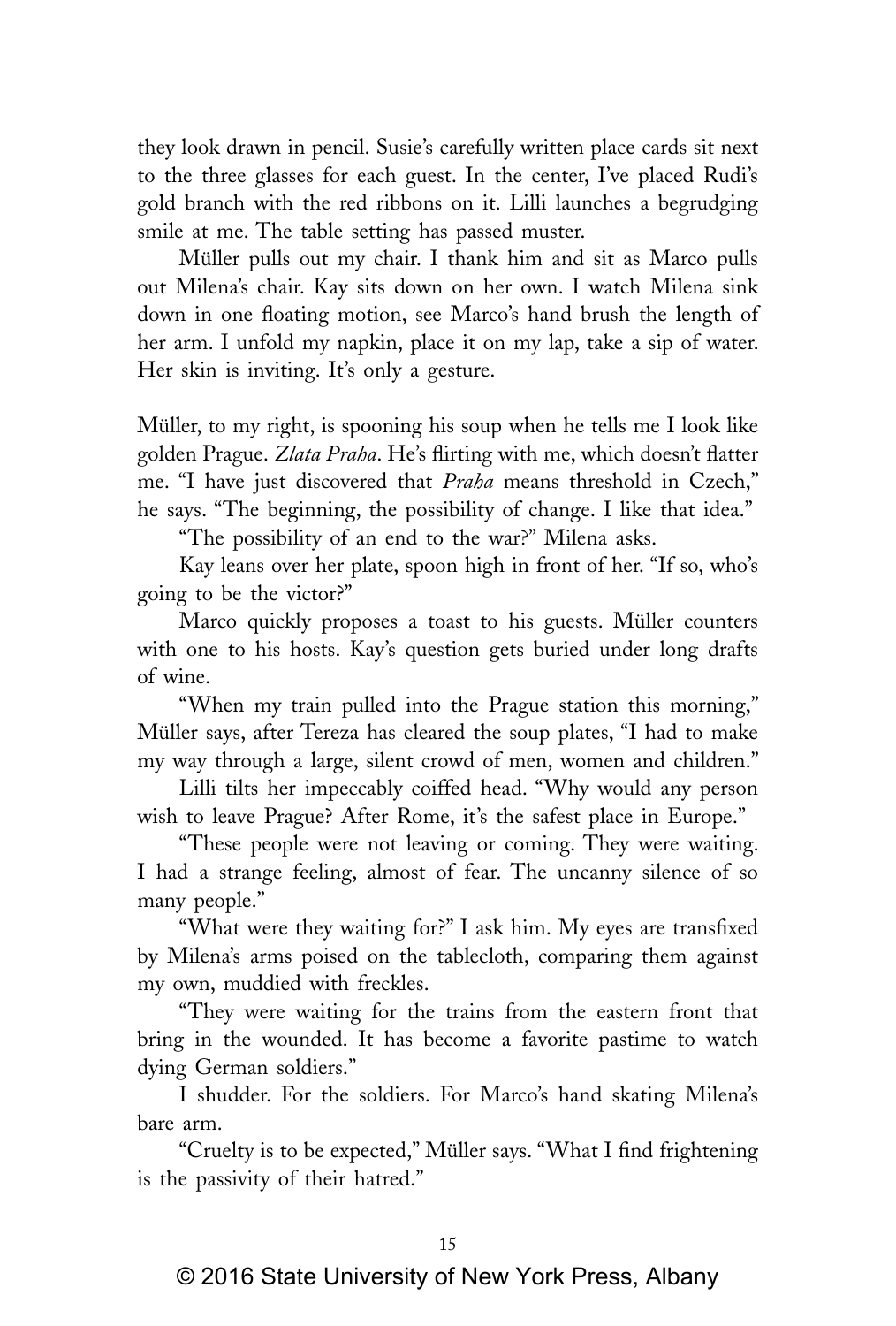"It's dread they're feeling," Kay announces in a shrill voice. "Dread that not enough Germans have died."

Before anyone can comment, Tereza breaks into the dining room holding up the trout on a silver platter. The fish's head is intact, body skin replaced by a smooth coating of yolk-bright mayonnaise dotted with slivers of black olives and lemon slices Susie has meticulously substituted for scales and fins. She's restored the missing eye with a caper. The *pstruh* is now perfect.

The guests applaud and I announce, "I also have a Saint Nicholas present to give. A lovely one. On Saint Nicholas we should have only good news." I make sure everyone is looking at me. The inauspicious start will have a happy ending.

"Marco and I are expecting a baby."

I sit on Marco's bed, still in my evening gown, waiting for him to come out of the bathroom across the corridor.

"That was quite a surprise," Marco says, walking in.

My thumb traces different shadings against the velvet of the duvet. "You're not angry I told them before you knew?" My hands feel cold and heavy.

"I would have preferred to be the first one to find out."

"I'm sorry. I hadn't planned on it, but I had to stop things."

Marco drops his bathrobe on the armchair and sits down next to me. The bed shifts with his weight. "Stop what?"

I'm not sure. More ugly stories from Karl Müller? Kay saying something irreparable? My doubts? I'm too tired to know. "I wanted to talk about happy things, that's all. Are you happy?"

"Not the best of times to bring a baby into the world." Marco clasps my hand. I've been rubbing the velvet thin. "And three will be a handful for you, but I think it's great." He kisses my forehead and I lean into him. He smells of toothpaste and soap, and the banality of those smells acts like a balm.

"It was a good evening," Marco says, getting into bed. I feel his long legs slide behind me under the duvet. "Everyone got tight with too many toasts to us and the baby."

"Except Milena."

"Can you blame her for claiming she wasn't feeling well? Karl didn't take his eyes off of you the whole time. I think he's *ein Bisschen*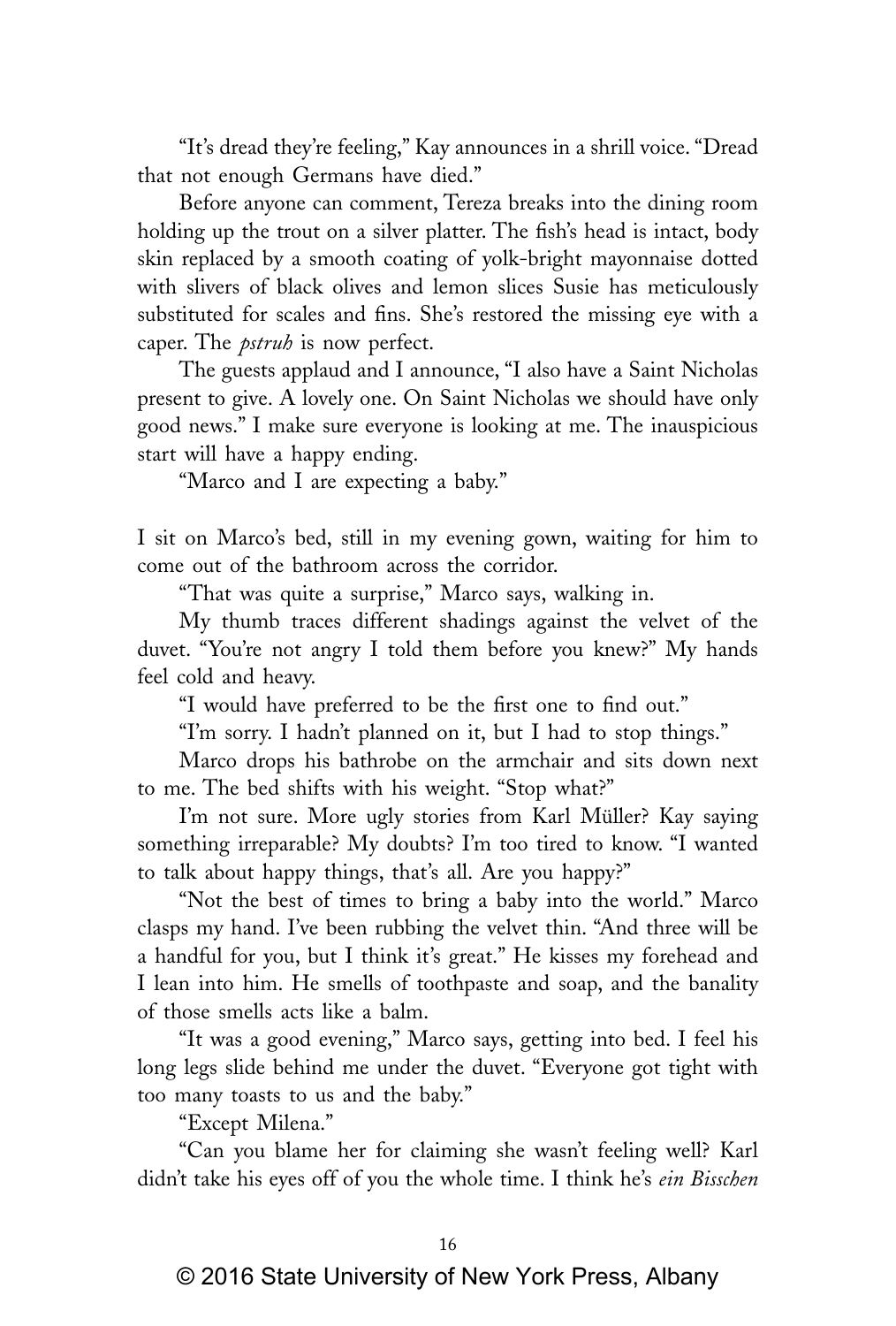in love with my wife." The thought seems to please him. I'd rather he were jealous.

"Milena is very attractive."

"She's too skinny." He reaches for my shoulders, runs his hands down the length of my arms. "Flesh is what I like." Goose bumps appear on my skin, and I laugh.

I wake up to a glorious morning, with the sun pouring into the room and the sky wearing only a few ragged clouds. Marco has already gone. His bedroom window faces a garden covered in gravel and ivy, and dotted with billowing stone statues of half-clad beauties, a garden that could just as easily be in Rome, especially with today's golden light. Wisps of Roman memories scud across my mind: Marco's coffeestained kisses in the morning, our afternoon lovemaking while baby Andy napped. Pinching pennies. All we could afford were beans and pasta. We got fat. On Sundays, Marco plunged us into Roman history—museums, ruins, the cool, musty interiors of countless churches, the surprise of a new piazza or a half-open doorway to a Renaissance courtyard, the city awash in apricot light. I was enchanted.

Romans made me feel that being an American was something special, prized. Everyone welcomed me, filled me with anecdotes about saints, popes, politicians. Shopkeepers cheered my terrible Italian with extravagant hand gestures. On the street men and women alike looked me over as though I were worthy of appraisal. The attention embarrassed, then thrilled me. I began to feel sensual, even beautiful. I miss that.

I slip on Marco's bathrobe. I have to get back to my bedroom before the children wake up, but I look at my reflection in the window glass first and tell it, "I'm still happy."

### **CAMBRIDGE, MASSACHUSETTS—FEBRUARY 1956**

The morning after the Saint Nicholas dinner was a Sunday, a day when Papa usually cooked us an American breakfast: eggs, pancakes, French toast with caramelized sugar instead of molasses. By the time Andy and I came back starving from Mass with Jitka, Papa had gone to Kolín for the day on business, which meant we got stuck with the usual—caffè latte,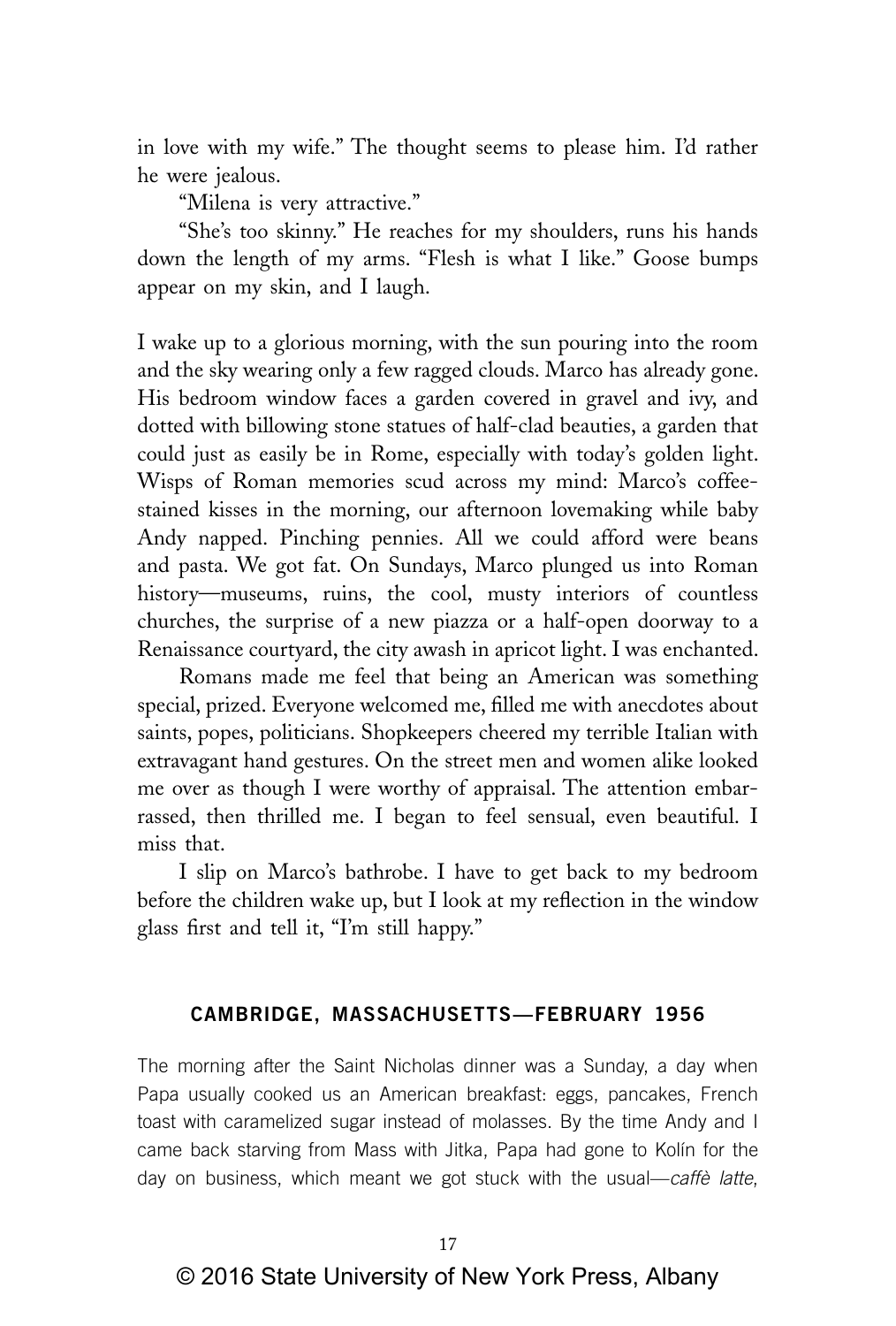bread, and jam. After breakfast Mama asked me if I wanted to go out with her, just the two of us. I was thrilled. A special girl-to-girl privilege.

We were paying a sick call, she said as we crossed the Charles Bridge with its statues black with coal soot. It wasn't far, a twenty-minute walk along the Vlatva to the Josefov quarter, the old Jews' Town.

"Last night Milena wasn't feeling well." Her words came out in puffs of smoky air. I kept warm by jumping puddles. Mama looked cheerful, at ease under her fawn hat, one arm clutching the fern that she'd taken from the bathroom at the last minute.

"Ah, so you are here." Milena opened the door a few inches so that we could see only a narrow slice of her.

"I hope you're feeling better," Mama said.

"What is it you came to see? How I live?" She let go of the door and walked around the large square room. "Not like you. One room, barely a kitchen, a closet of a bathroom." The one window had no curtains. Clusters of flower prints covered the wall behind the unmade bed. Some were shiny and looked as if they had been cut out of magazines.

"This is not a fancy quarter. Cheap. Even cheaper now." Her strong accent made her words stick to the roof of her mouth like toffee. She was wearing a paisley bathrobe belted tightly around a waist which didn't look much bigger than mine.

Mama stopped just inside the threshold, but I went to the one empty chair and sat down. The place smelled of tobacco, wet coal dust, and sandalwood. The white ceramic stove in one corner gave off too much heat.

"I should have brought flowers." Mama took a step inside the room and held up the fern.

"For me?" Milena clasped the plant to her chest and laughed. "Take off your coats." She pointed to an armchair piled with pillows and slipped behind a flowered curtain. "I will make tea."

I asked to use the bathroom. It had lavender walls and a cracked bath tub. I had a need to search, but didn't know what I was looking for. I turned on the faucet, sniffed Milena's perfume bottle—the smell was icky sweet—opened her powder box. When enough time had elapsed, I pulled the chain. Back in the room, I stepped behind the flowered curtain into Milena's kitchen.

"What is it?" Milena squinted at me. Behind her, cups and sausages hung from a rod above the sink. Stacks of jars filled with food sat on the floor.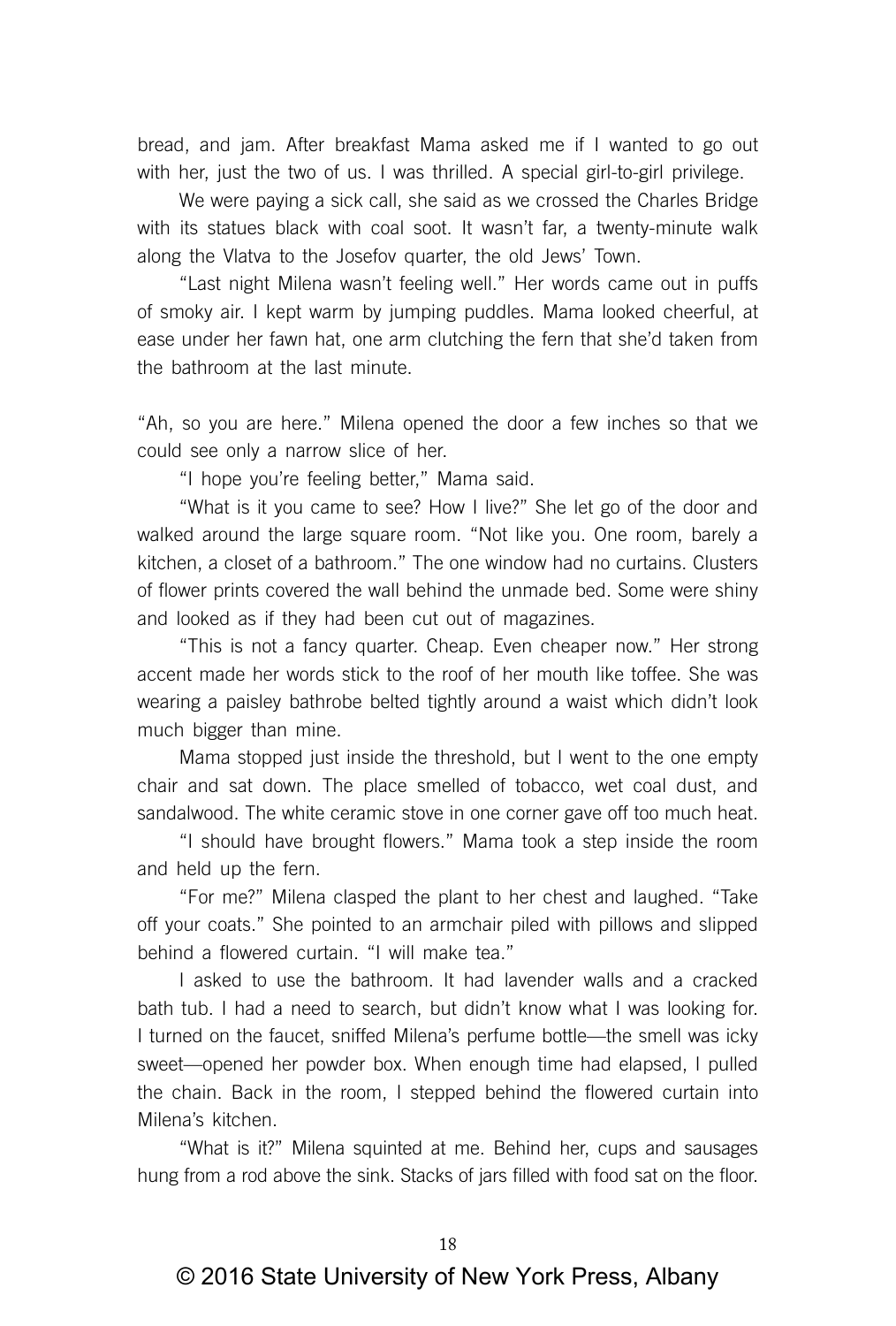"I want to help." There was barely room for the two of us. She sent me back out with the sugar bowl.

Mama, now sitting in the armchair, whispered, "You should thank her again for last night's chocolates."

"Andy ate them all."

"I should be making tea for you," Mama called out.

"It's a simple grippe. I am fine." Milena appeared with a tea service on a tray. "The water will boil in a moment." She placed the metal tray on a chair and bent over to drag a long bundle wrapped in brown packing paper out from under the bed. "This is why I laughed when I saw the plant you have brought me. This is a gift which I received also today. I have a little cold and in one morning I receive two gifts." She unknotted the string.

"I must show you." Milena unrolled a deep blue Persian prayer rug covered with stylized flowers and leaves. "It is a gift from a good friend. Very valuable."

Mama rubbed her fingers on the rug. "It's lovely."

I heard the tea kettle rattling and started to get up, but Milena's hand on my arm stopped me. "Today you are in my home."

She poured the tea sloppily, spilling it on the tray. With her slipper, she flipped back the tip of the rug. "It's pretty, but cheap these days. Prague is a treasure chest of bargains. Giving a carpet is not a sign of love. A baby is different. That is love, is it not?" She offered both of us a dripping cup. "Of course, to make one is only a few minutes and then he turns away, lights a cigarette, and leaves. Maybe a baby is not love."

Mama gave me a quick look and put her cup down. I think she was sorry she had brought me along.

"Do you not know"—Milena let her hair slither to one side with a tilt of her head—"that the Germans have warehouses full of furniture, paintings, silverware? Ask your husband, if you do not believe me. From where do you imagine all my belongings arrive?" She waved her arm. "Examine this tea service. It is lovely and fine, you agree?" She held her cup against the lamp. "It is as transparent as skin. Do you see? Do you see?" Her fingers showed through the porcelain, looking like shadows. "Can you believe it was buried in a garden? An entire service. For twenty-four people."

I didn't learn until after the war the significance of those buried objects. Whole families, mostly Jews, leaving family history—the physical measure